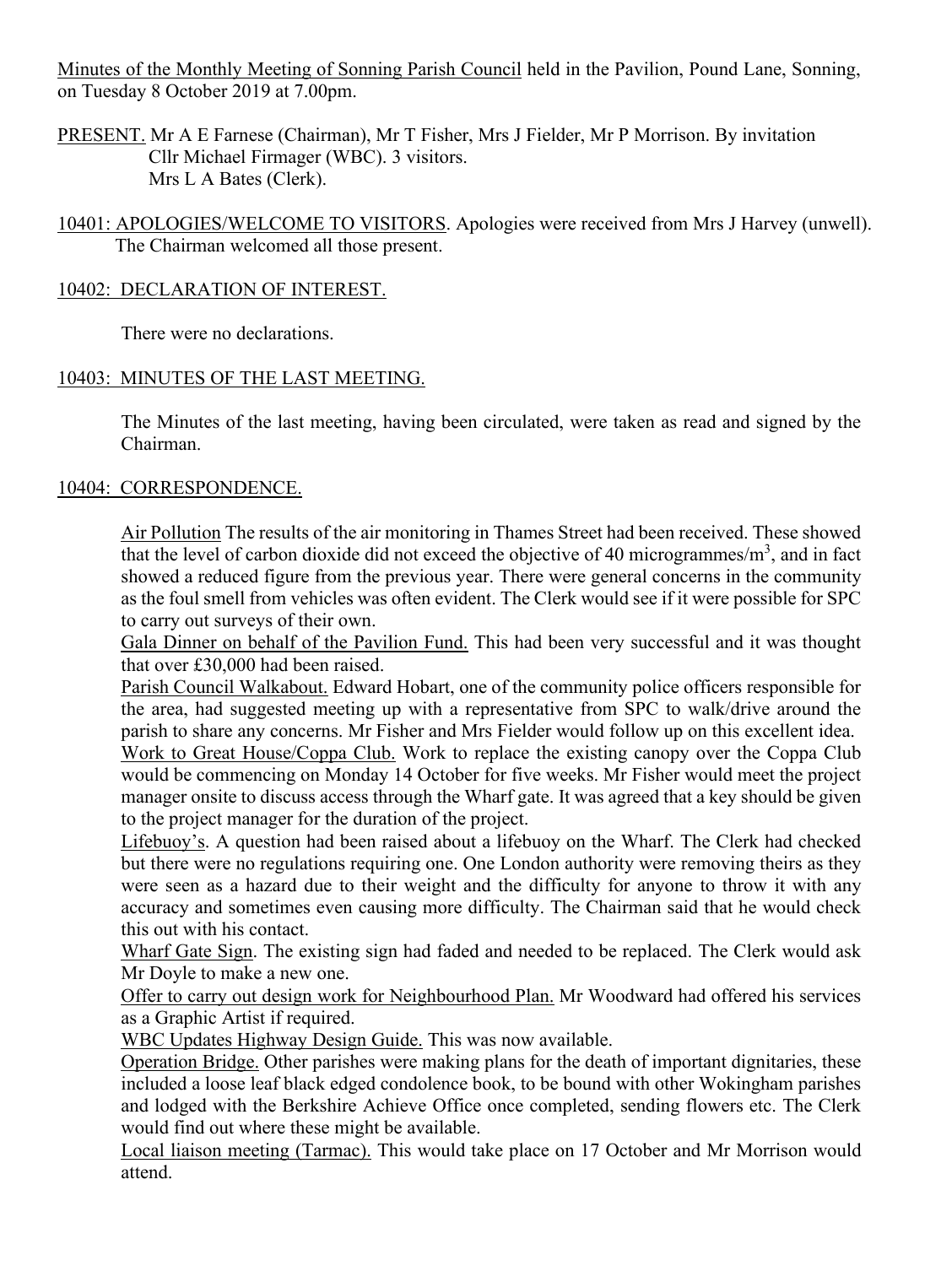### 10404: CORRESPONDENCE (Cont'd).

Bridge Lights. These didn't seem to be working and it was likely to be a fault that SEC would need to deal with. The Clerk would contact Mr Stevens.

## 10405: PLANNING.

**Report.** The Chairman said the following applications had been approved: Sonning Golf Club (191164): TVP Building 1 Thames Valley Park Drive Earley (191243): TVP Building 1 Thames Valley Park Drive Earley (191243: The Atrium (191808): 37 Glebe Lane (192191): 29 West Drive (191767: RH&CC Sonning Lane (191555):

**The following applications were on going**)**.** The Lawns Old Bath Road (190693): Little Shire Mustard Lane (191594): West Drive (191767): Little Shire (192072): 29 West Drive (191767): 37 Glebe Lane (192191).

**The following applications had been approved.** See above.

**The following applications had been refused.** No refusals.

**The following applications had been withdrawn.** None.

**The following Appeal had been dismissed,** 22 Pound Lane (APP/X0360/D/19/3228021).

**The following new applications had been received.** South Meadow Cottage (192249). Full application for the proposed change of use of existing lower ground floor bedroom and en-suite WC (Use Class C3) to fitness training studio with associated WC (Use Class D2): 11 South Drive (192182). Full application for proposed erection of one 5no. bedroom dwelling with associated landscaping and car parking, following the demolition of existing dwelling: 2 South Drive (19) conditions 2 and 3 of planning consent 170989 for the householder application for the proposed erection of a first floor front/ side extension, two storey rear/side extension and a two storey rear extension to the existing dwelling. Conditions 2 refers to approved details to be substituted as follows: 01, 05B and 06 and condition 3 relate to external materials to alter the tile hanging on the dormers to cedar cladding: 7 Glebe lane (192599). Householder application for proposed erection of a single storey front extension including the insertion of 2no. roof-lights: The Atrium (192312). Full application for the proposed construction of an external swimming pool and ornamental pond to the rear of The Atrium, regrading of garden land at Pool Court, provision of external lighting to tennis court and amendments to approved landscaping schemes proposed in connection with applications 181850, 173369 (Pool Court) and 180857 (The Atrium): Linkside Duffield Road (192438). Full application for the erection of 12No flats, a detached car port & cycle store, car parking, widened site access and landscaping following demolition of the existing dwelling and out buildings.

#### SOUTH MEADOW COTTAGE (192249) to agree comments...

Mr Fisher said that this was to convert an existing basement bedroom into an exercise and fitness centre, with classes operating from 9.15am to 4.00pm. There were concerns that, this could cause some congestion if one class followed immediately after the other and it was suggested and the maximum number of parked vehicles should be limited. The next door neighbours didn't have any concerns. Following discussion it was agreed to say no objections in principle but concerns about too many vehicles using the single track access road, onsite access at all times for emergency vehicles and class numbers reduced to 6 to 8.

#### 10406: NEIGHBOURHOOD AREA DEDICATION

This was the first stage towards a neighbourhood Plan, parishes had to decide if the whole parish was to be included or parts. As it was less straight forwards to choose just parts of the parish it had been agreed to include the whole parish. The Clerk had drafted the correct form of words for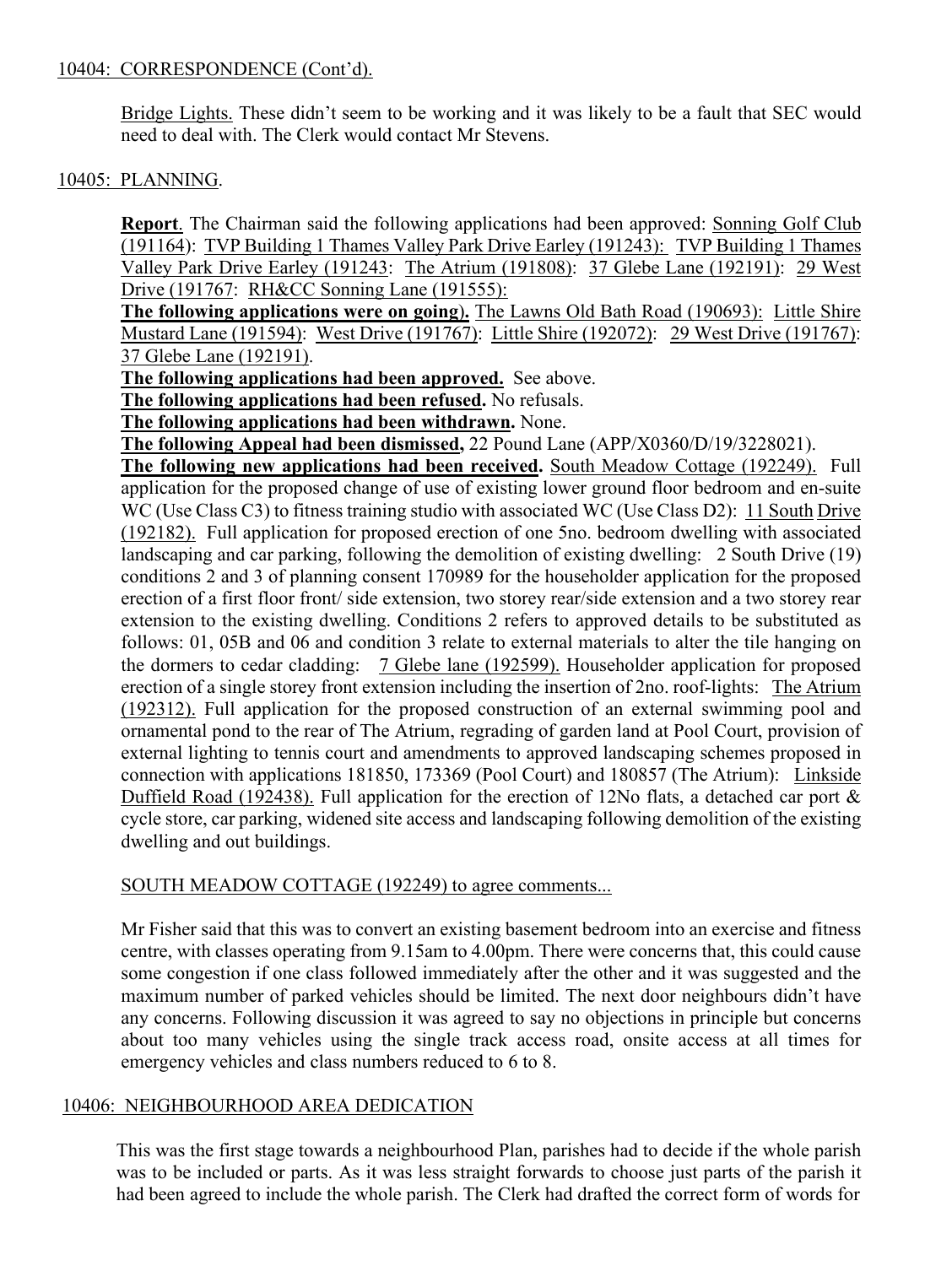## 10406: NEIGHBOURHOOD AREA DEDICATION (Cont'd)

The covering letter and WBC had provided a map to show the Neighbourhood Area for dedication. Following discussion Mr Morrison proposed, Mr Fisher seconded and this was unanimously approved, that the Chairman and Clerk sign the declaration and submit it for WBC's approval.

### 10407: QUESTIONS FOR BOROUGH COUNCILLOR.

Cllr Firmager said that, as Chairman of the Borough/Parish Liaison Forum he was hoping to improve communications between the Borough and Parishes. Cllr Firmager had visited Parishes about three years previously to discover their main concerns, generally these seemed to be highways and communications. Cllr Firmager now felt that the agenda should be informed by Parishes and views on this had been shared at the most recent meeting. Cllr Firmager wished to be a Champion for Parishes. Any questions should be sent to Cllr Firmager and he would raise them with WBC and he agreed to find out WBC's position of Lifebuoy's and likely costs. Mr Fisher explained the problems encountered trying to achieve the right improvements in Pound Lane and that replies were either not forthcoming or took a long time to arrive, which had caused a lot of delays. Mr Fisher agreed to copy Cllr Firmager in on any future emails, particularly over the outstanding request for small CA double yellow lines in Sonning Lane. The Chairman said that it was not just Sonning who were experiencing poor communications with some departments at WBC, Winnersh had similar experiences. Mr Doyle, asked from the floor, about the recent survey WBC had sent out regarding the housing numbers that the Government had imposed on Wokingham (800 per annum). Cllr Firmager said that there had been an excellent response from the public and these would be sent to the Government. Cllr Firmager also said that everyone wanted a third bridge except Oxfordshire. Mr Doyle asked if WBC had thought about infrastructure and Cllr Firmager said that WBC had allocated SDL's which provided much needed funding for infrastructure. If developers build out all the developments that WBC had approved it would solve much of the housing numbers difficulties.

#### 10408: PARISHIONER QUESTIONS.

Mr Doyle said that the Scarecrow weekend would take place in 2020 and suggested that the organisers should carry out a Risk Assessment0. Although not a Council responsibility he was concerned about the High Street and other roads packed with visitors and the fact that vehicles were still able to drive through the village. The Chairman said he would speak to the organisers and Cllr Firmager said that WBC had a department who would advise on this.

#### 10409: FINANCE.

- a) Report. The Clerk had prepared a report which was noted.
- b) Pound Lane Improvements Request for CIL Contribution. Mr Fisher would write to Martin Heath outlining the discussions about changing the existing crossing for a Pelican crossing, including the fact that SPC had allocated £20,000 of their CIL funding for this at the time. It was disappointing to hear the request for £27,000 CIL funding towards the improvements only included cosmetic improvements to the crossing and some additional signing. Cllr Firmager would be copied in on this.
- c) Annual Audit.

This had been concluded satisfactorily but a note to the effect that a problem with timing on the 2017/18 return should have resulted in a No in answer to section 1 assertion 7.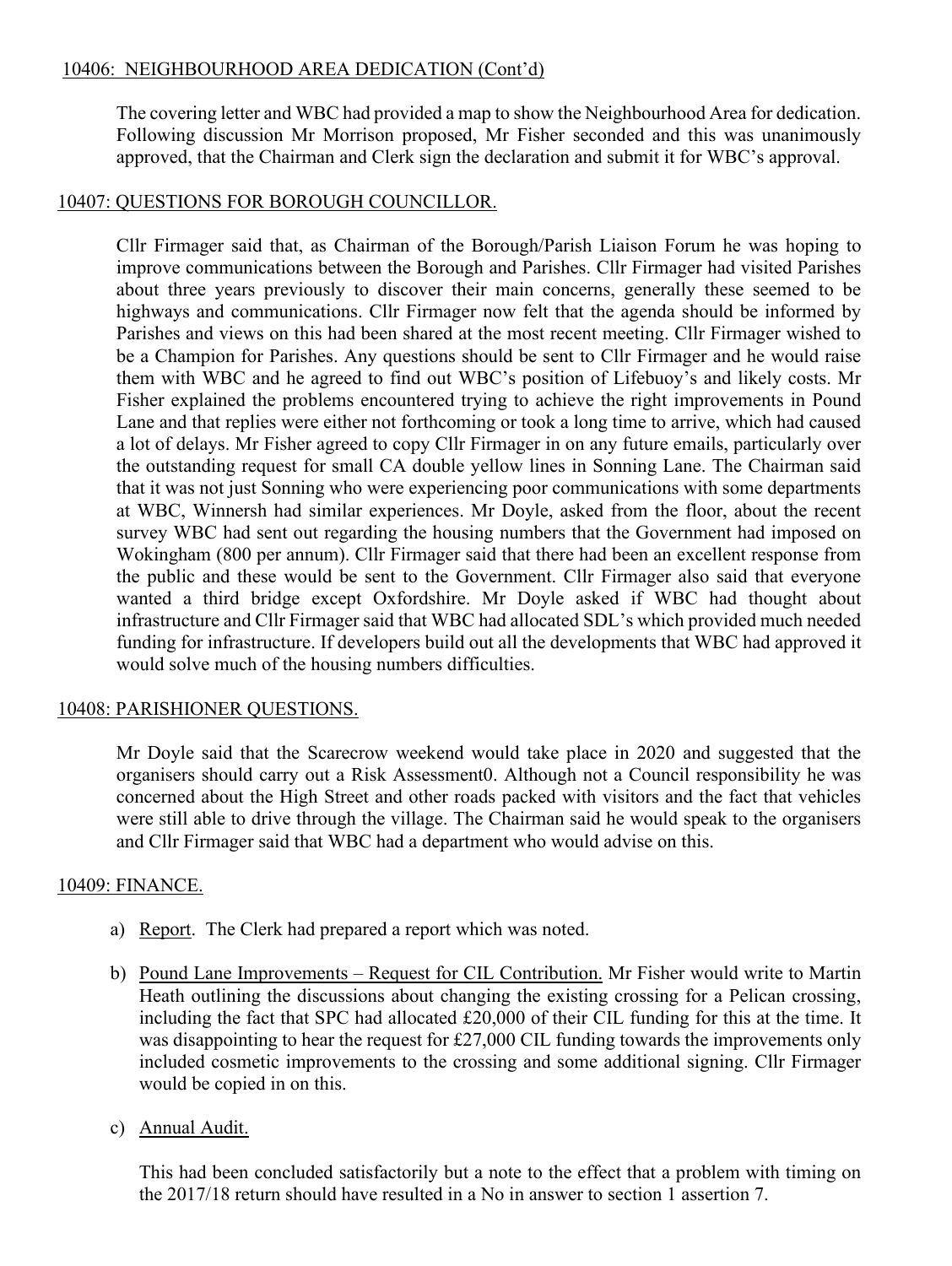#### 10409: FINANCE (Cont'd).

d) Payment of Accounts. Mr Fisher proposed and Mr Morrison seconded the August and October payments:

| Date     | Chq | Name                   | Service item            | <b>Gross</b> | <b>VAT</b> | <b>Net</b> | Committee      | Sub-com.      |
|----------|-----|------------------------|-------------------------|--------------|------------|------------|----------------|---------------|
| 09/06/19 | 595 | Sonning Litter         | Litter (replace 587)    | 150.00       | 0.00       | 150.00     | <b>HIGHWAY</b> | Litter        |
| 09/06/19 | 596 | Henley Land            | Mowing                  | 260.00       | 0.00       | 260.00     | REC            | Main Mow      |
| 09/06/19 | 597 | Height Tree Care       | Horse<br>Work<br>to     | 2124.00      | 354.00     | 1770.00    | <b>REC</b>     | Misc.         |
|          |     |                        | Chestnuts etc.          |              |            |            |                |               |
| 09/06/19 | 598 | Castle Water           | Allot                   | 14.08        | 0.00       | 14.08      | <b>ENVIRON</b> | Allot Water   |
| 09/06/19 | 598 | Castle Water           | Square                  | 95.22        | 0.00       | 95.22      | <b>SPORTS</b>  | Square        |
| 09/06/19 | 598 | Castle Water           | Pavilion                | 49.11        | 0.00       | 49.11      | <b>SPORTS</b>  | Pav. Water    |
| 09/06/19 | 599 | L A Bates              | TV Licence              | 154.50       | 0.00       | 154.50     | <b>SPORTS</b>  | <b>SCC TV</b> |
| 09/06/19 | 599 | <b>ZEN</b>             | c-Panel (Ann            | 71.86        | 11.98      | 59.88      | <b>ADMIN</b>   | Subscription  |
| 09/06/19 | 599 | <b>ZEN</b>             | Domain Name             | 59.40        | 9.90       | 49.50      | <b>ADMIN</b>   | Subscription  |
| 09/06/19 | 600 | <b>TIVOLI</b>          | Dog Bins x 2 (April     | 331.20       | 55.20      | 276.00     | <b>ENVIRON</b> | Dog Bins      |
|          |     |                        | $+$ May)                |              |            |            |                |               |
| 20/06/19 | 601 | A E Farnese            | <b>AGM</b> Refreshments | 26.46        | 0.00       | 26.46      | <b>ADMIN</b>   | Misc.         |
| 20/06/19 | 602 | Sonning Litter         | Litter (part May)       | 106.45       | 0.00       | 106.45     | <b>HIGHWAY</b> | Litter        |
| 20/06/19 | 603 | Sonning Land           | Mow Wharf. x 4          | 112.00       | 0.00       | 112.00     | <b>ENVIRON</b> | Wharf Mow     |
| 20/06/19 | 603 | Sonning Land           | Mow Rec x 4             | 120.00       | 0.00       | 120.00     | <b>REC</b>     | Play Mow      |
| 20/06/18 | 603 | Sonning Land           | Hedges (P Lane)         | 60.00        | 0.00       | 60.00      | <b>REC</b>     | Pound         |
|          |     |                        |                         |              |            |            |                | Hedge         |
| 26/06/19 | 604 | <b>Business at CAS</b> | Insurance<br>Ann        | 1653.22      | 0.00       | 1653.22    | <b>ADMIN</b>   | Insurance     |
|          |     |                        | Premium                 |              |            |            |                |               |
| 26/06/19 | 605 | L A Bates              | Honorarium - TAX        | 2723.75      | 0.00       | 2723.75    | <b>CLERK</b>   | Honorarium    |
| 26/06/19 | 605 | L A Bates              | Telephone               | 40.00        | 0.00       | 40.00      | <b>ADMIN</b>   | Print/Stat    |
| 26/06/19 | 607 | <b>Inland Revenue</b>  | <b>TAX</b>              | 151.00       | 0.00       | 151.00     | <b>CLERK</b>   | Tax           |
| 26/06/19 | 606 | <b>Inland Revenue</b>  | $\rm NIC$               | 99.03        | 0.00       | 99.03      | <b>CLERK</b>   | NIC           |
|          |     |                        | <b>TOTAL</b>            | 8401.28      | 431.08     | 7970.20    |                |               |

#### **SPC PAYMENT OF ACCOUNTS JULY (1 TO 31 JULY) '19**

# **SPC PAYMENT OF ACCOUNTS OCT (1 TO 30 SEPT) '19**

| Date     | Cha | Name          | <b>Service Item</b>   | <b>Gross</b> | VAT            | <b>Net</b> | Committee      | Sub-com.     |
|----------|-----|---------------|-----------------------|--------------|----------------|------------|----------------|--------------|
| 21/08/19 | 620 | Henley Land   | Main mowing x 2       | 520.00       | 0.00           | 520.00     | <b>REC</b>     | Main Mow     |
| 23/09/19 | 621 | <b>TIVOLI</b> | Dog Bins $x 1$ (Sept) | 165.60       | 26.60          | 139.00     | <b>ENVIRON</b> | Dog Bins     |
| 22/09/19 | 622 | Sonning Land  | Mow Play x 1          | 30.00        | $0.00\,$       | 30.00      | <b>REC</b>     | Play Mow     |
| 23/09/19 | 622 | Sonning Land  | Mow Wharf             | 28.00        | $0.00^{\circ}$ | 28.00      | <b>ENVIRON</b> | Wharf        |
|          |     |               |                       |              |                |            |                | M'tnce       |
| 23/0919  | 622 | Sonning Land  | Cut allotment hedge   | 120.00       | 0.00           | 120.00     | <b>ENVIRON</b> | Allot M'tnce |
| 23/09/19 | 622 | Sonning Land  | Cut field hedge       | 45.00        | 0.00           | 45.00      | <b>REC</b>     | Field        |
|          |     |               |                       |              |                |            |                | boundary     |
|          |     |               | <b>TOTAL</b>          | 908.60       | 26.60          | 882.00     |                |              |

#### 10410: HIGHWAYS

School Crossing. Mr Fisher said that thanks were due to Mr Runnalls for assisting with the installation of the SID on Pound Lane as part of the information required by WBC to make a decision on moving the 30mph zone back to the A4. It would be in place for two weeks. Mr Fisher said that previous emails from Sara Allman appeared to confirm that the crossing could be upgraded to a Puffin crossing at a cost of £20,000 and SPC had agreed to use part of their CIL to fund this. However the latest emails said that the crossing would have cosmetic improvements. Mr Fisher agreed to follow this up and copy Cllr Firmager in on his emails.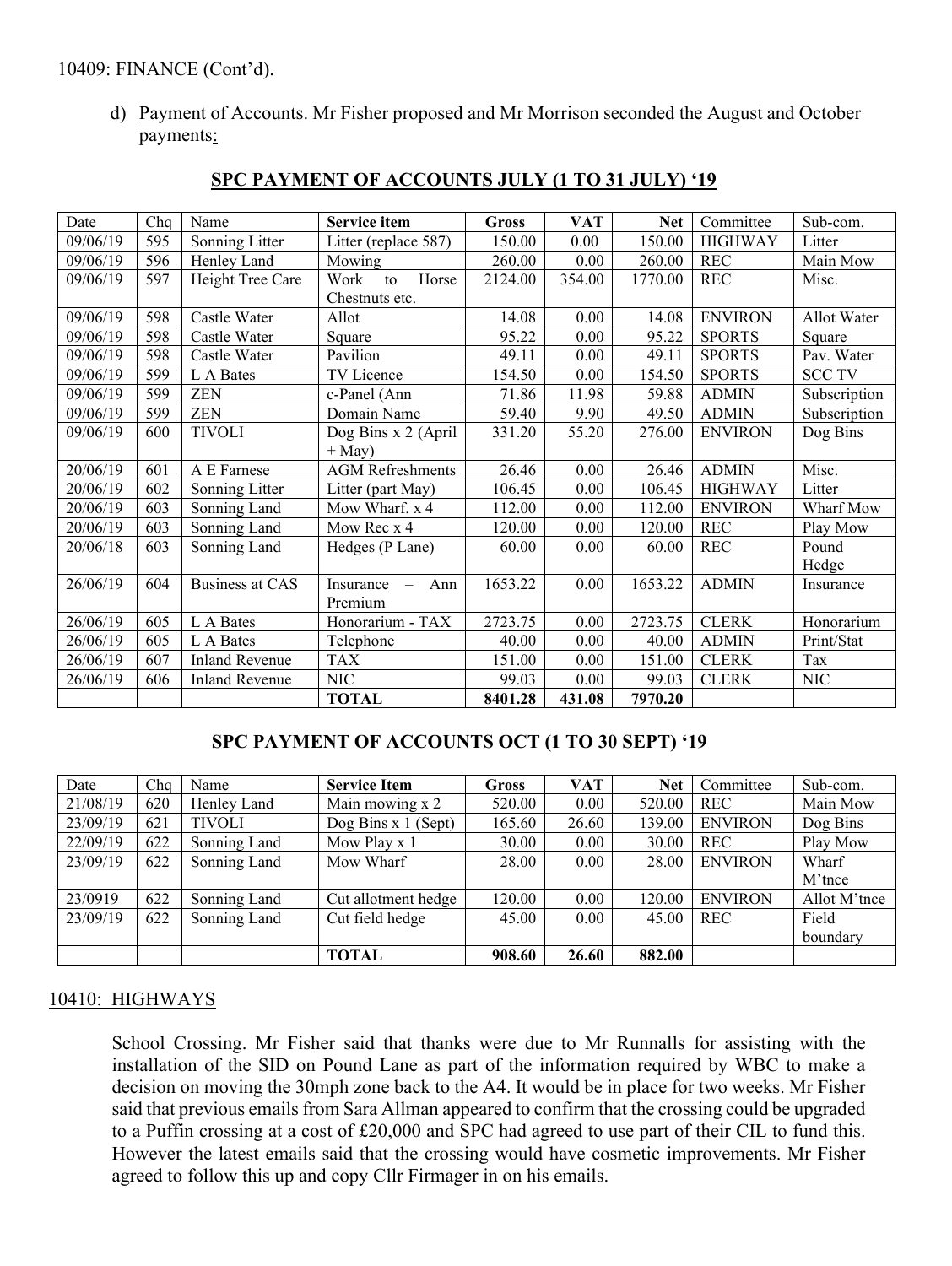# 10410: HIGHWAYS (Cont'd)

Speed Indicators (SID). Mr Fisher said that the figures for Charvil Lane showed a speeding car travelling at 65 mph up to the speed bump, at 2 25 am. There had been 3500 vehicles, Monday to Friday. Pound Lane showed 4200 vehicles. One vehicle was travelling at 55 mph 5.50pmh on a Saturday evening and other vehicles were generally travelling at 40/45 and 50 mph. Mr Runnalls said that he and other residents were thinking about purchasing a mini-SID for Charvil Lane but finding the right location with a suitable lamppost was proving difficult. The Chairman said that he would check to see who produced Puffin crossings and the cost.

Lorry Watch. Mr Fisher said that he had signed up but needed to agree a mutually convenient date. Mr Fisher had now been told that SPC could not use the information from the MPR on the Bridge. However he and Mr Runnalls would meet up to discuss the process of prosecuting lorry owners, which would necessitate a court appearance. Mr Fisher had been contacted about heavy vehicles in Sonning Eye and he had explained that West Berks Trading Standards carried out regular lorry checks. Mr Runnalls said that a 44 ton vehicle had driven over the Bridge, on its way to Travis Perkins, he had followed it into the depot and challenged the driver who said he was following his sat-nav. Another lorry in Charvil Lane had knocked a tree down.

Mr Fisher said that WBC were remarking the lines in Pound lane and Sonning Lane and Cllr Firmager agreed to chase up the request for Conservation Area markings in Sonning Lane.

# 10411: RECREATION AND ENVIRONMENT W.G.

- a) Safety Checks. The Chairman had inspected the playground.
- b) Pavilion Fund Raising. It was understood that over £30,000 had been raised at the Dinner.
- c) Rec. Path Quotes. The contractor had agreed to carry out the work over the half-term school holiday.
- d) Charvil Football Club Property. Mrs Harvey continued to liaise with the Club.
- e) SLTC Main Gate & Water. The gate was still under consideration and the Chairman would chase Mr Pownall about locating the water leak.

# 10412: TECHNICAL SERVICES.

Safety Checks. The Chairman had carried out the safety checks on the Wharf.

Lighting Upgrade. Still waiting for WBC to carry out repairs to the columns. Mr Fisher reported that he had reset the Bridge lights but it appeared that they had gone out again. The Clerk would contact SEC.

Wharf Gate. This had now been installed and was an improvement.

Wharf tree. The contractor still hadn't completed removal of the remains of the damaged tree and the Chairman said that it needed urgent attention. The Clerk would chase again stressing the urgency.

# 10413: V.E. DAY 2020.

Mrs Fielder had spoken to the Vicar who said that the Church hadn't thought to celebrate the occasion as there were fewer veterans around in Sonning but would assist if SPC were of a mind to do something. The date agreed was Friday 8 May 2020 at 3.00pm, with people assembling on the Rec. from 2.30pm. The programme would include reading from Churchill's speech, a barbeque or picnic, Church bells ringing and a piper. It was also suggested that the beacon should be lit and